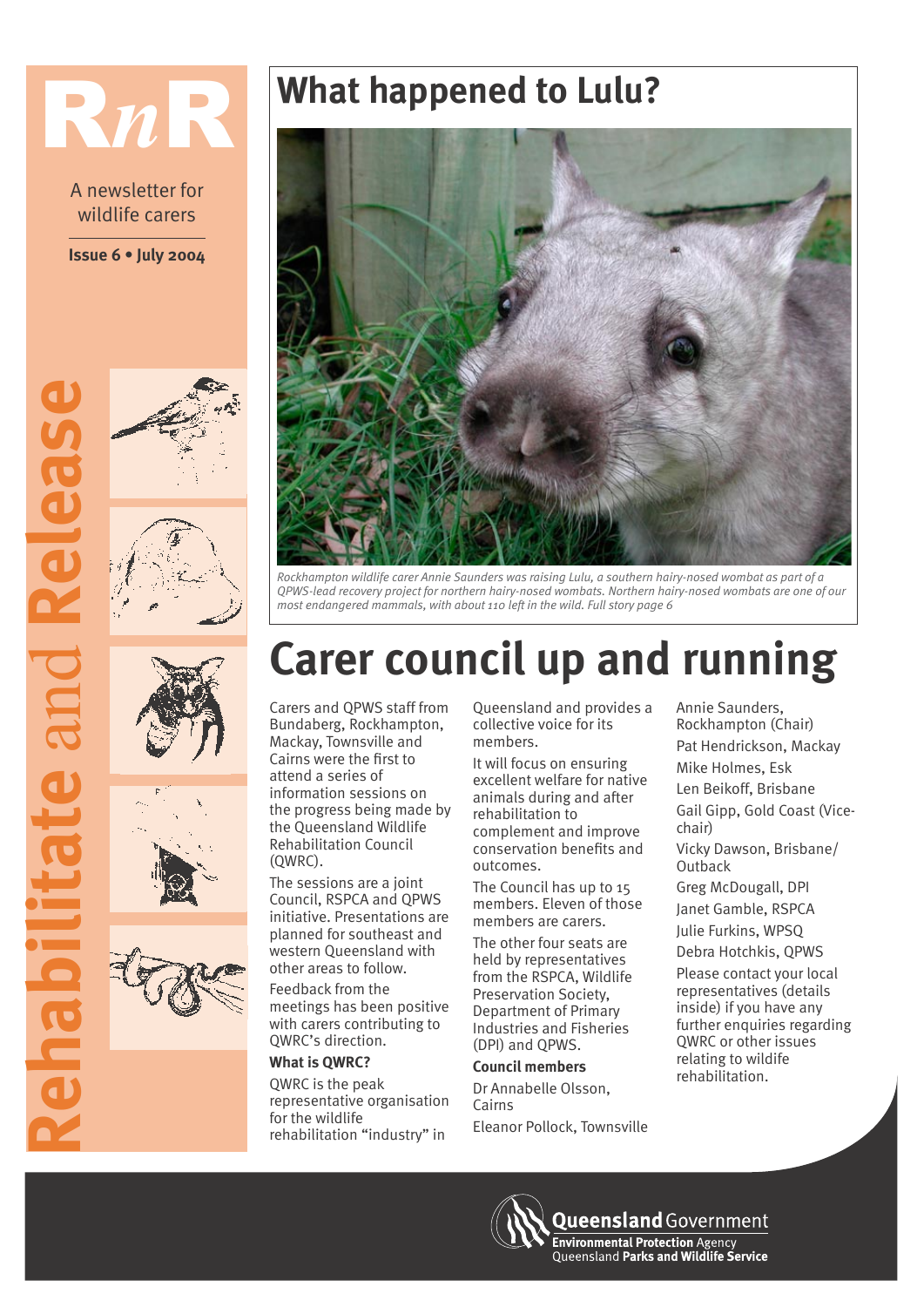|                            | <b>Contract</b> |
|----------------------------|-----------------|
|                            |                 |
| Minister's message         | 3               |
| Fanta's story              | 3               |
| <b>BattySearch results</b> | 4               |
| <b>David Dique</b>         | 4               |
| <b>Brolga tale</b>         | 5               |
| Duckling identification    | 5               |
| Lulu's story               | 6               |
| Who am I?                  | 8               |
| <b>Sharon Oakley</b>       | 8               |
| <b>Bat Rescue Group</b>    | 9               |
| The "Crow Lady"            | 10              |
| Rosie's Wrap               | 11              |
| Julie "Chook" Larson       | 11              |
| Herbert the Bush hen       | 12              |

## **Editorial**

As I read through the articles for this edition, I couldn't help but notice a pattern forming. In almost all the stories, the carers mentioned the same thing  $-$  their local vets.

We all recognise what an important role vets play in the care of sick, injured and orphaned animals (and other living things).

This incredible group of dedicated professionals provide treatment (sometimes at no charge or at greatly discounted cost), advice and support for a wide variety of species.

There are many vets who have contributed to wildlife care, including Dr Annabelle Olsson, the far north Queensland rep on the Queensland Wildlife Rehabilitation Council (QWRC) and our very own Rosie Booth who writes Rosie's Wrap for  $R'n'R$ .

Not to forget vets employed at zoos, such as Jon Hangar at Australia Zoo and David Blyde at Seaworld (to name just two), who use their considerable wildlife veterinary skills to support the wider community of critters too.

It's an important relationship between carers, carer groups and wildlife sometimes not recognised enough in the wider scheme of things.

With the start of the new financial year, our thoughts are usually on our finances ... and grants!

While rewarding, caring for sick, injured and orphaned wildlife can be draining on the hip pocket. But through the generosity of corporate and community organisations, help is at hand.

The Queensland Wildlife Hospital is offering grants to cover care costs. If you are interested, turn to page 3 and get writing!

Or you may like to try the Queensland Government Gambling Community Benefit Fund, as many care groups, like Bat Rescue, have done to recoup some of the equipment costs of wildlife care.

To see what else is available, take a minute to visit the EPA's grants website

<www.epa.qld.gov.au/ about the epa/grants and funding/eagle/ $\rightarrow$  or the Department of Natural Resources, Mines and Energy's grant website at

<www.nrme.qld.gov.au/ regional\_planning/ funding/index.html>.

Insurance remains a common topic of discussion with carer groups and QWRC. In today's society ensuring you are adequately protected against injury, or impacts on others as a result of your wildlife caring is increasingly important.

One of the benefits of joining a wildlife group is the insurance cover you will receive. QWRC is currently exploring options for group insurance in an effort to reduce costs for groups.

As a last note, I'm very impressed at the determined effort that the QWRC steering committee has made in getting the Council up and running in Queensland.

 I urge you to get behind the good work of QWRC. Their commitment will ensure a strong voice for a professional and co-ordinated wildlife care community in Queensland. til next time,

Leslie Shirreffs.

### **Contributions**

Please forward all correspondence and contributions to: Debra Hotchkis, Wildlife Ranger, QPWS, PO Box 3454, Burleigh Town LPO, Burleigh Heads QLD 4220.

E-mail:

debra.hotchkis@epa.qld.gov.au

### Disclaimer

The views expressed in this newsletter are not necessarily those of the Environment Minister, the Environmental Protection Agency or the Queensland Parks and Wildlife Service.

### **Bridled nail-tail wallaby project wins award**

A dedicated working group, which included wildlife carers, from Emerald has won the inaugural Wildlife Preservation Society of Australia's Community Wildlife Conservation Award 2004.

Bringing Back the Flashjack project (saving the bridled nailtail wallaby from  $extinction - empowering$ landholders and community groups to recover a threatened species in the Central Highlands of Queensland) was selected from a wide range of nominations received from across Australia.



*Yvonne Thompson and Janelle Lowry accept the award*

QPWS Senior Conservation Officer Janelle Lowry and wildlife carer Yvonne Thompson accepted the engraved crystal trophy and \$2500 from New South Wales Governor Her Excellency Professor Marie Bashir at a ceremony in the Parliament House dining room on 18 February.

The flashjack was believed extinct for 36 years until rediscovered in 1973 on a cattle property in central Queensland.

Anyone wishing to sponsor the breeding of a flashjack for release into the wild can contact Janelle at:

Bringing Back the Flashjack Appeal

PO Box 3130 Rockhampton Shopping Fair QLD 4701 or phone (07) 4936 0569.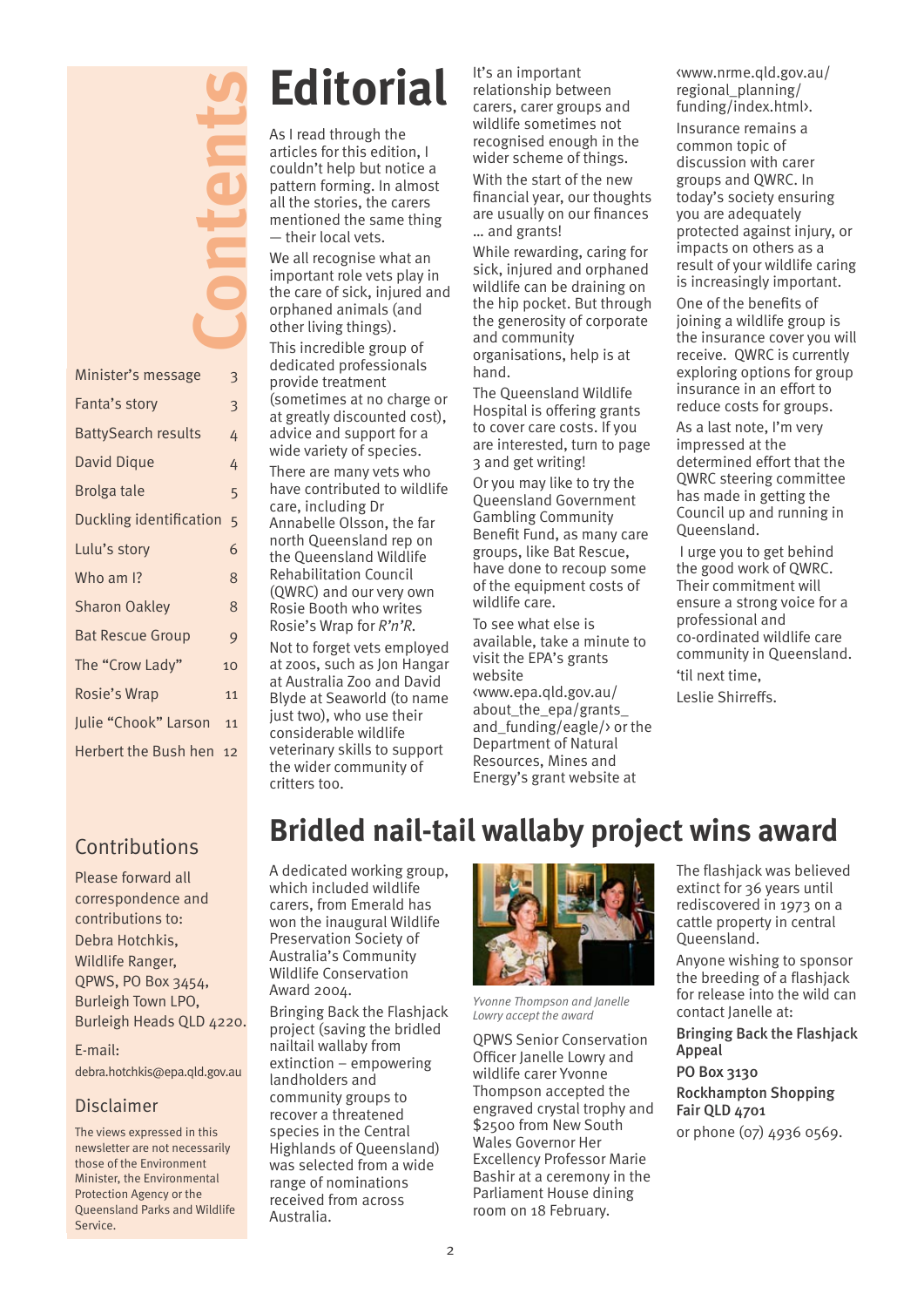### **Minister's message**



**Since** becoming Environment Minister, I have been impressed by the dedication of

**Queensland's hard working** wildlife carers.

In March, I met a small group of Rockhamptonbased carers who have been caring for threatened species such as Lulu, who is featured in this edition of *RnR*.

These caring Queenslanders (and the many hundreds more like them) are making a worthwhile contribution to the environment, rehabilitating and releasing a wide variety of species back to nature. I greatly appreciate their efforts and so does my department.

As we are all aware, wildlife care in Queensland is taking a new direction.

The establishment of QWRC signals that caring is now in the hands of carers  $-$  a most appropriate move.

I'd like to take this opportunity to congratulate the new council members and thank the steering committee which undertook 12 months of groundwork to bring QWRC to fruition.

The council is a positive initiative for carers. It will

bring about greater selfregulation and a chance to shape wildlife care policy. Through QWRC, carer groups will have a greater opportunity to have a say in issues that affect them.

The EPA has had a long partnership with carers and care groups.

I wish to thank our carers for their work at Moggill Koala Hospital and Daisy Hill Koala Centre, where they spend innumerable hours medicating, feeding, cleaning and generally caring for this iconic species which was recently reclassified as vulnerable in the south east bioregion.

There are also positive arrangements with threatened species recovery programs, such as the Bridled nailtail wallaby and at Epping Forest Reserve. (Dr Alan Horsup has written a great story about the link between volunteers and our northern hairy-nosed wombat recovery project). I look forward to a strong working relationship with QWRC and the continuing commitment of Oueensland's many dedicated carers to our native species. John Mickel Environment Minister

**Grant, anyone? ...** *The Queensland Wildlife Hospital invites carers to apply for a grant to cover out-of-pocket expenses.* 

*To apply, submit a short letter together with recent documentation supporting your claims for veterinary, produce or material expenses directly related to wildlife care.* 

*The funding, which becomes available twice a year, will not rebate any administration, vehicle or telephone costs or anything of a similar nature.* 

*Submissions should be sent to PO Box 250 Burpengary QLD 4505. The submissions must be received by 1 September 2004 or 1 March 2005.* 

*For more information, please write to the above address, e-mail Stowin@bigpond.com or phone (07) 3391 2330 between 10am and 2pm Monday to Friday.*



It was almost the end of another hectic Saturday morning on 3 April this year, but if no emergencies arrived in the next 15 minutes, the girls stood a good

chance of finishing work on  $time - a$  rarity on a Saturday.

The bell rang as a customer pushed the door open. A tall, young man wandered casually in. He leant on the counter and when Rae greeted him said, "Hi, love. Ive got a koala in me [sic] truck".

Of course, koalas arriving at Noosa Veterinary Surgery is not unusual, so Rae followed the man to his truck.

#### **Unusual passenger**

To her astonishment, there was a koala, fully conscious, sitting beside a Fanta bottle in the passenger's seat of the man's truck.

The windows were down, the radio was blaring, as if it is a perfectly normal thing for a koala to hitch a ride in a truck!

Rae quickly assessed the situation and darted back inside to grab a catch bag and cage. She called for Kathy to help and together

they gently bundled the little animal and carried her into a consulting room.

The koala had been hit by a car at Sunshine Beach. She was sitting, dazed beside the road when her rescuer saw her.

Kathy anaesthetised her little patient and began to examine her. It was her turn to be astonished when she discovered a tiny unfurred joey koala snuggled in the pouch. The mother koala, who we named Fanta, didn't appear to have any serious injuries.

Fanta stayed in the koala compound at our home for several days, enchanting us with her antics as she convalesced. She ate voraciously, an indication she was searching for food when she was hit.

#### **Fond farewell**

Fanta was released in Noosa National Park a fortnight after she arrived.

She bounded straight up the tree trunk without hesitation.

At about 4m off the ground she paused to gaze at us and her surroundings, then was off up to a comfortable branch where she wedged her rump and sampled the tender, rain damp leaves within her reach.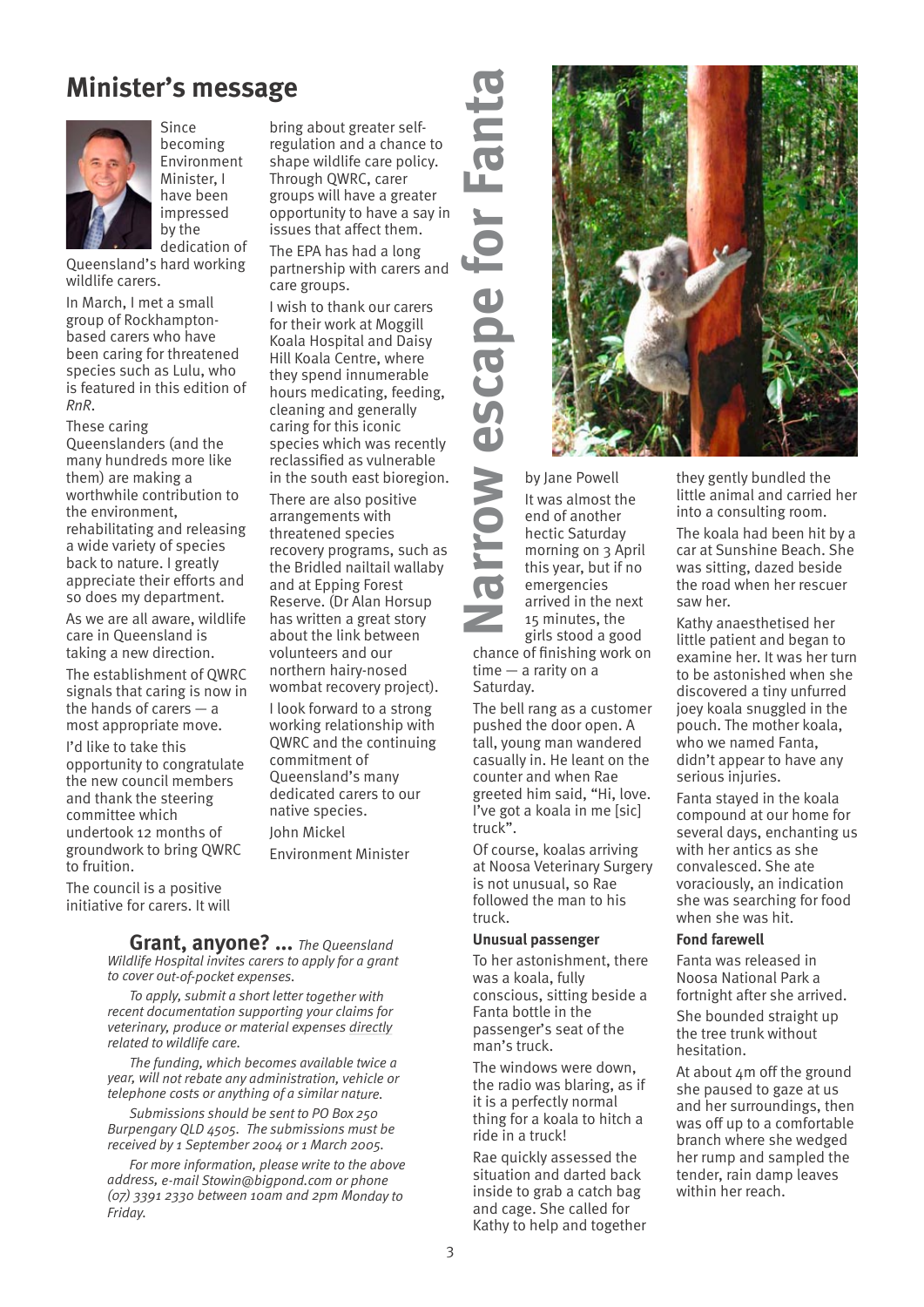# **Battysearch results**

### by Helen Matthews

It was the right time of year again (April full moon) for the flying foxes of south-east Queensland to receive a bit of calculated attention from volunteers and staff (and this includes some dedicated staff who were volunteering).

Two hundred dedicated bat lovers spent 3-4 April counting thousands of flying foxes as part of Battysearch, an annual activity of the Queensland NatureSearch program and part of the National Grey-headed Flying Fox Count.

Volunteers and QPWS staff from Maryborough to the border put their hand-held "counters" to use, counting 65,000 bats in 18 colonies. This figure represented 12 percent of the total Australian count.

*David Dique (pictured) is a Senior Conservation Officer with the QPWS Wildlife Conservation Unit in Southern Region.*

I still remember my first day at work with QPWS in 1995. I had just graduated from an Honours program at university and I was bursting with what I call "vouthful conservation enthusiasm".

It is the sort of enthusiasm that comes from the best conservation intentions, coupled with a naivety that young university graduates often possess.

I started my first day at Moggill as a member of a five-person team involved in establishing a koala conservation research program in the Koala Coast, a region in south-east Queensland that includes parts of Redland Shire and

The largest colonies in south-east Queensland were at Tallebudgera Creek (Gold Coast) 12,000; Canungera (Beaudesert Shire) 12,000; Kinmond Creek (Kin Kin, Noosa Shire) 7000.

At Sparkes Hill it was about 6pm when the first brave flying fox flew overhead and out of the camp. Within 20 minutes more than 2000 others had followed.

This number was just the emergence over one side of the hill because the total number currently living in the Sparkes Hill colony was estimated to be 7000.

Closer examination of the camp showed the colony consisted of 40 percent grey-headed flying fox and



Brisbane and Logan Cities.

It was only a few months later that the team were conducting surveys of koalas throughout the Koala Coast — walking through eucalypt forests and woodlands searching for one of Australia's icon fauna species.

I was thinking at the time that I had perhaps found the perfect job. It was certainly a far cry from the demands of my Honours year at university.

But it wasn't long before I realised that the five-year

60 percent black flying foxes.

For Sparkes Hill the total average count for each station for both nights was 7833 individuals, which means it is likely that this camp is currently home to roughly 3000 grey-heads.

While Brisbane colonies host three different species of flying foxes, Battysearchers were targeting the grey-headed flying fox due to a decline in numbers and its national status of vulnerable.

The annual population estimates assist the State and Commonwealth agencies manage the conservation of the species.

If you are interested in participating next year contact the QPWS Moggill Office on 3202 0200.

had embarked on had a great list of demands.

We soon had a radio tracking program up and running, with 120 koalas requiring monthly monitoring.

Add to that about 150 koala captures each year, koala faecal pellet surveys, vegetation surveys and more koala surveys — the field component of the study was certainly challenging to say the least.

And it didn't end there. After about 12 months in the job, I realised that conserving koalas was not just about obtaining quality information from sound scientific research programs, it was also about working with nongovernment groups, conservation groups, the community and other government agencies. Having been with QPWS now for nine years, my

a colo cats?<br>a colo cats?<br>a clow pounce kittens a kind intrigue finche a char lapwir a dece owls?<br>a parli sharks shiver coots? a parli sharks shiver coots?<br>a parli sharks shiver coots?<br>cover common a gulp cockre an intrige bats? a colony cats? a clowder, a pounce kittens? a kindle, litter, intrigue finches? a charm lapwings? a deceit owls? a parliament sharks? shiver coots? cover comorants? a gulp cockroaches? an intrusion tigers? a streak

A.

Ē ن<br>6

 $\overline{\mathbf{v}}$ 

 $\overline{\bm{\theta}}$  $\ddot{\mathbf{0}}$ 

vhat do you

interests in conservation have broadened and I am still enthusiastic.

The Koala Coast research program has been completed and my involvement in the research program has helped me recently complete a PhD.

I have also conducted koala research in Pine Rivers and been involved in collaborative projects with the University of Queensland.

The results of the research work, and information obtained by the Moggill Koala Hospital, contributed to the reclassification of the koala to "vulnerable" in the Southeast Queensland Bioregion.

In many ways, I can reflect on the experiences I have had so far with QPWS with gratitude and look forward to the future with a sense of mature conservation enthusiasm".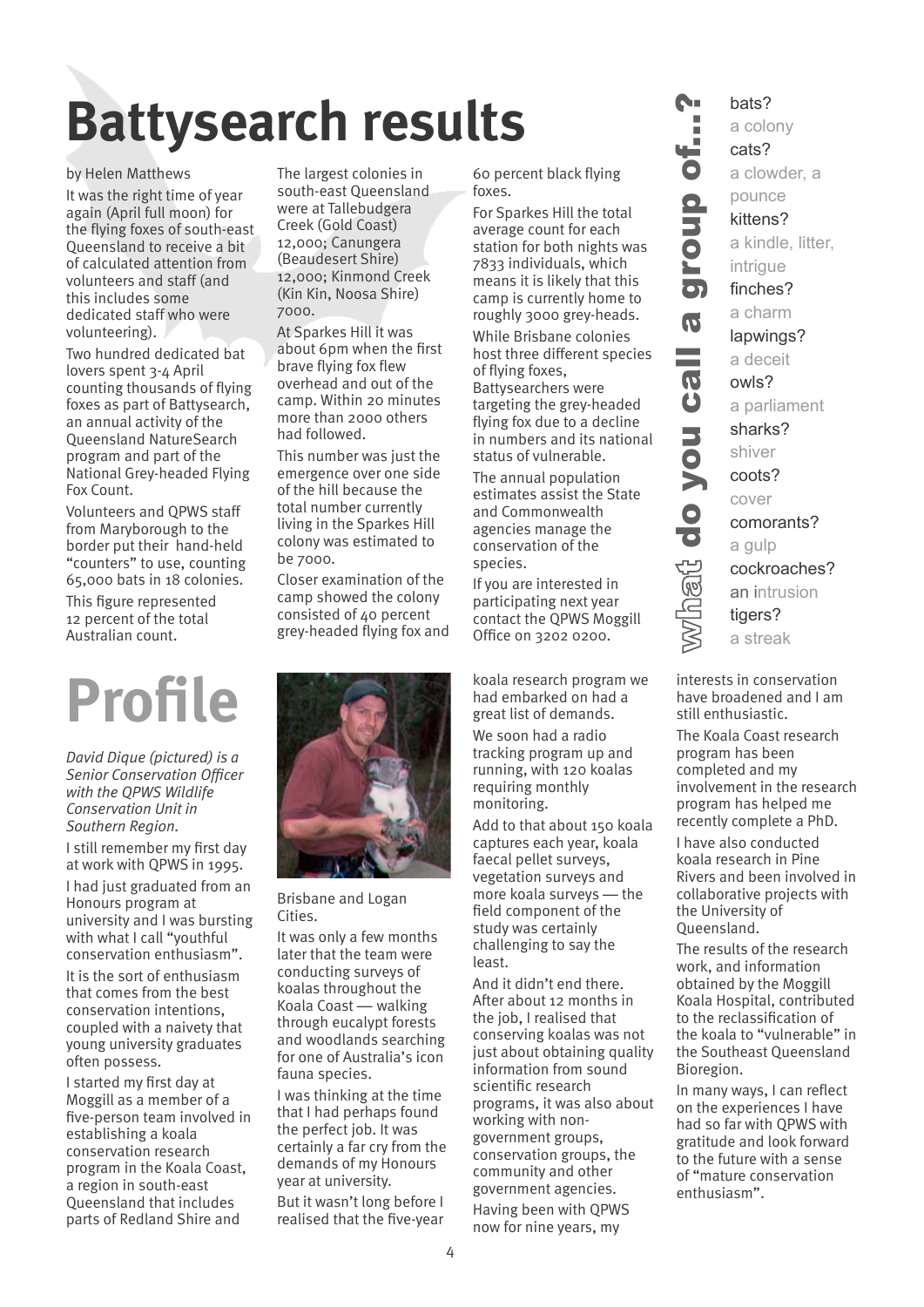## **Be alert for bird flu**

Carers are being asked to keep an eye out for mass mortalities of native birds.

These deaths could be the result of avian influenza.

Avian influenza is usually a non-apparent or nonclinical viral infection in wild birds, especially in migratory aquatic birds. While migratory aquatic birds do not die from the viruses, they often pass it on to other species.

Avian influenza may also transfer to mammals and in rare cases, humans. Not all infected birds display symptoms of influenza.

The signs can be highly variable depending on the strain of virus, the species of bird affected, and other factors including age and sex.

Signs of the disease may include decreased activity and decreased food consumption; respiratory infection as indicated by coughing and sneezing; ruffled feathers; diarrhoea and tremors.

Decreased egg production has also been associated with influenza infection in domestic birds.

There appears to be no information on symptoms displayed by wild birds.

There is currently a serious outbreak of avian influenza in Japan, Taiwan and Vietnam, which has spread to humans resulting in a number of deaths.

Avian influenza may also be present in Thailand and Indonesia.

Given the proximity of Indonesia to Australia and the movement of migratory birds from many parts of Asia to Australia, there is a risk of disease outbreaks in Australian domestic and wild birds.

Impacts on rare or threatened native birds should be monitored in the event that an outbreak of avian influenza.

**Back of head** 

### **More information**

www.isid.org www.aahc.com.au/ ausvetplan/hpaifinal.pdf

**What to do**

**If you find a large number of dead native birds in one area, please call your local QPWS office**

### **Fast duck identification**

Here's six of the most common ducklings that come into care.



**Black head** Dull yellow stripes on face Eve black Black/brown body **Beak black** Feet black *Grey teal duck* broken halo Black body and head **Black heak** Dull yellowy-white on face white tip Pale cheeks Feet black as duckling then fading to pale grey/brown *Water or wandering whistle-duck* Head hlack Yellow stripes on face **Black beak Black feet** Light patches on body *black duck*

*Wood duck*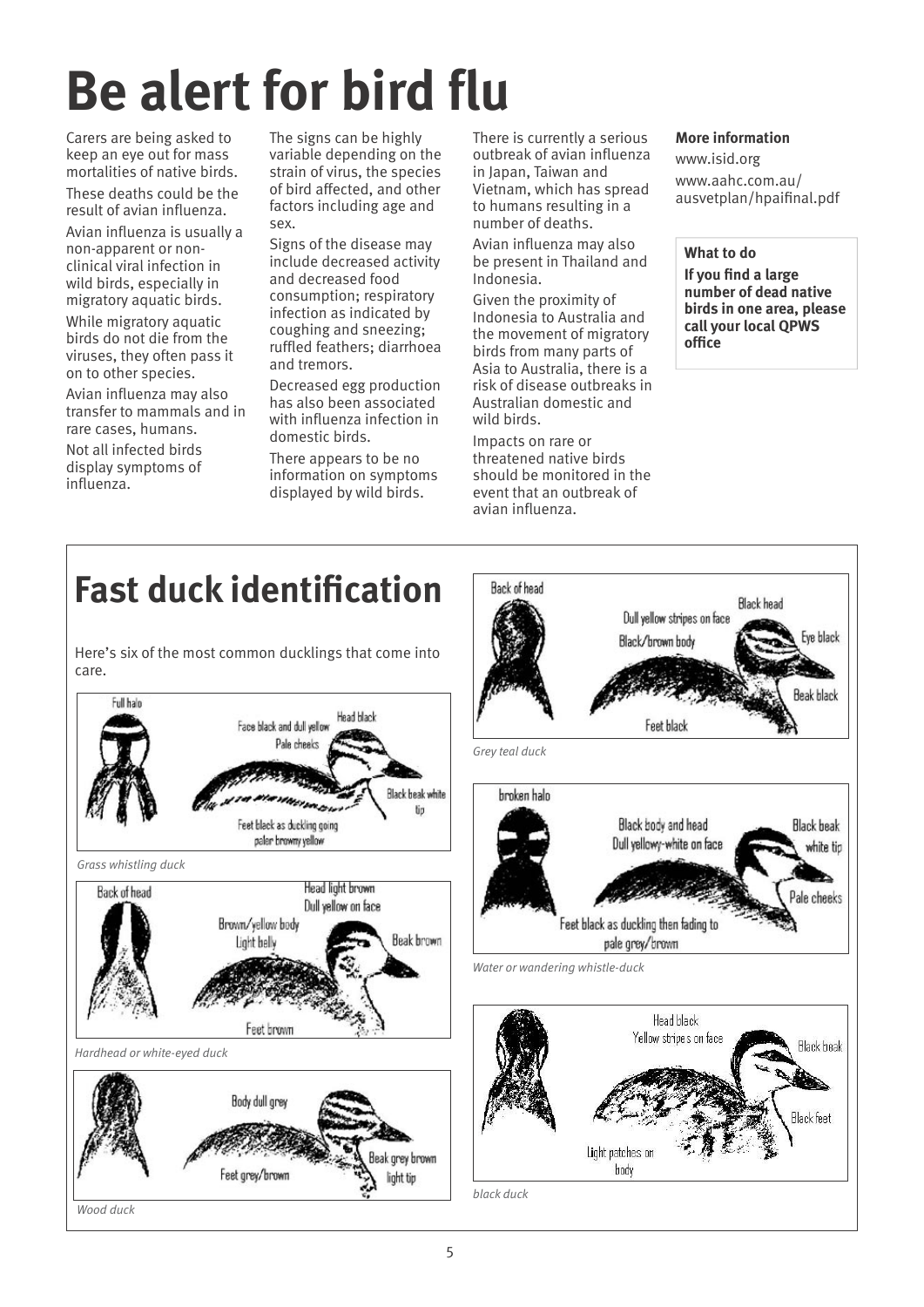### **creature**

### **feature**

# **A hair-raising experience!**

*Annie Saunders was asked to raise a southern hairynosed wombat as part of research for the northern hairy-nosed wombat program.*

#### by Annie Saunders

Kooloola (commonly known as Lulu) arrived in Rockhampton late on Thursday afternoon on 11 April 2002.

She weighed just 224g, was 190mm long, pink, furless and her eyes were sealed shut. We estimated she was only 110 days old (3.6 months).

My first thought was "How am I ever going to love this ugly little bundle?"

### **The adventure begins**

Unlike most marsupial joeys Lulu had to be kept at about 28 deg and not to get any hotter than 30 deg (unlike macropods of this size which need to be about 32 deg).

I started her on Wombaroo 0.4 Wombat milk at four feeds a day as suggested by wombat carers in the southern states.

Within 18 hours she had started to show signs of stress and/or not tolerating the milk.

I stopped the milk and fed her Lectade for the next two feeds, then half-andhalf Di-Vetelact and Lectade for two feeds before straight Di-Vetelact.

Good results were attained in a short time and by day four she was doing well. After six weeks I had changed her slowly on to Wombaroo milk.

At this time she was 150 days old, her eyes were open, she had a good covering of fine downy fur and weighed 582g. One interesting difference I found between macropods and wombats was that



macropods can stand from an early age. Wombats, on the other hand, seem more like humans.

Lulu was not able to stand at all in the beginning but when she did finally start to walk it was in reverse and in circles! It was a great day when at about 164 days (5.4months) she finally went forward and (into the bargain) back into her pouch.

She was now 836g.

This was the beginning of the end of our quiet existence. Within three days she had worked out how to get out of her basket on her own.

It was time for a cage! It was about this time that she made her first sound — a soft, repeated "pft, pft, pft" when she got tangled in her bedding.

By the time she had been in care for two months she weighed just over a kilo and had a lovely sheen to the short dark coat on her shoulders and lighter grey of her rump.

She was starting to investigate around the house but then would be really tired and sleep for hours. She didn't pee or poo at each feed at this stage.

After three months in care

(6.5months old, 1700gms) she could get in and out of her pouch and was starting to eat/nuzzle at solid food.

Four months in care and our 7.7-month-old charge weighed in at almost 3kg. She was eating small amounts of grated apple, carrot and grass three times a day.

### **Troubled times ahead**

September and five months in care (8.7months old and 4120gms) brought the first signs of problems. When feeding her I found

that she had swollen lymph glands in her groin and under her "armpits". I took her to the vet, who

did some blood tests.

The results were normal apart from atypical lymphocytes being present. After seven months in care and at almost 11 months of age Lulu weighed 6320g. She loved rolled oats, Vitabrits, sweet corn and the dry grain mix (also fed to the wombats at the zoo) and grass.

Unfortunately, her mobility had reduced and you could see a dip in at her waist. I took her off to the vet again, who checked for osteoporosis. While it did not show up, the vet suggested I bring her back



*Annie (above) cuddles Lulu ( who was to remain in captivity as part of the research program. Left: Annie feeds Lulu*

the next day for sedation and more x-rays.

The news was all bad.

Lulu had gross bone degeneration in her hip joints and her shoulders were going the same way.

Her spine was showing signs of three vertebra collapsing at about waist level too.

There was nothing that could be done. Our beautiful Lulu had to be euthanased.

After just over nine months in care and at 13.06 months, Lulu weighed 9.5kg and was 755mm long.

She was taken to the vet on 21 January 2003.

No firm conclusions could be drawn from the autopsy. At present, all we know is that it was a bone growth problem that was possibly metabolic and non-infectious, but there may have been a toxic insult at some time.

At the time of writing we are still waiting on further results and the case is not closed.

Hopefully one day we will all finally know what was the cause of Kooloola's condition.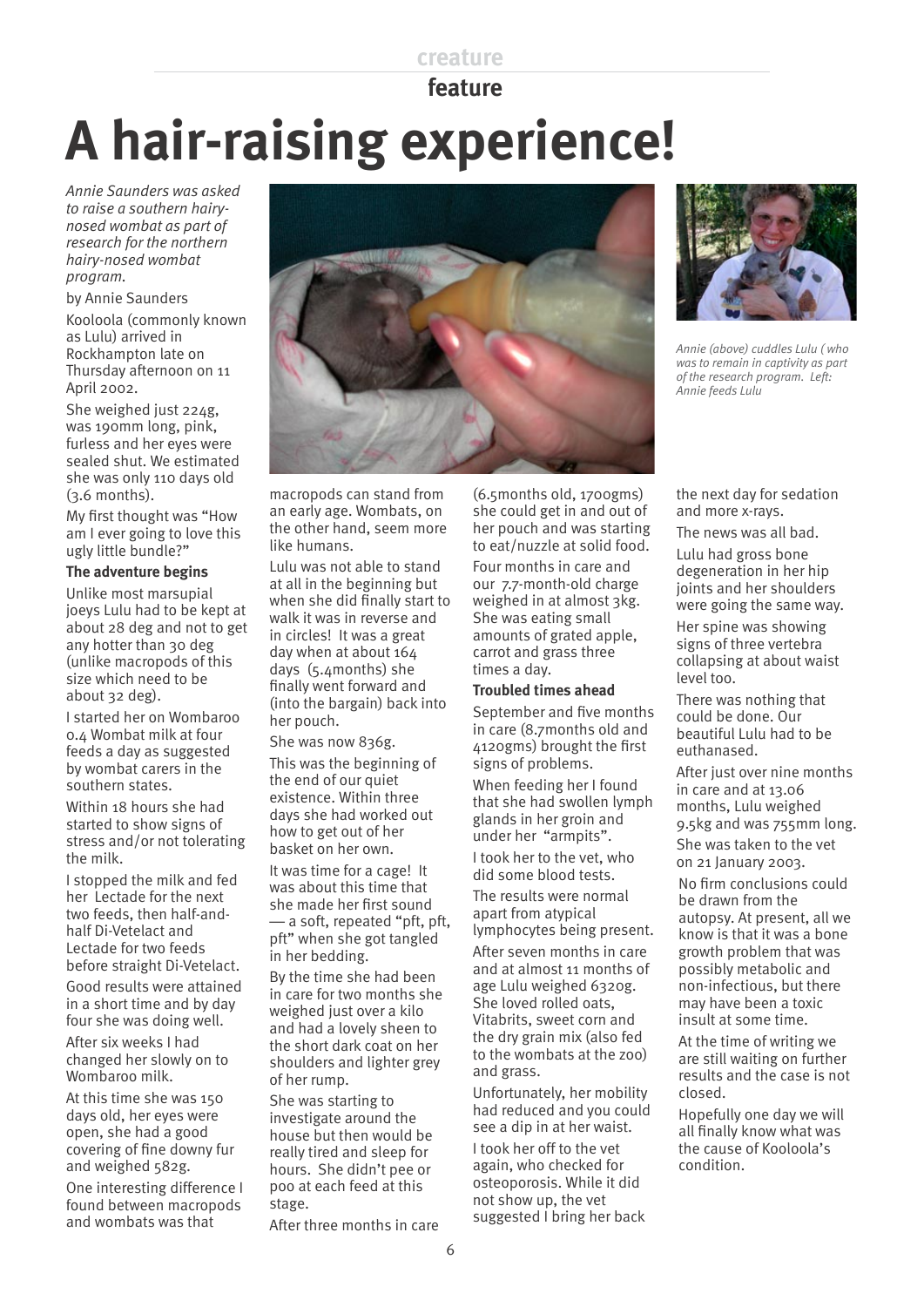### **creature**

 **feature**

## **Volunteers help rescue wombat**

by Dr Alan Horsup

Saving the northern hairynosed wombat is a complex task and there are many components of the recovery program.

These range from developing captive breeding techniques on the closely related southern hairy-nosed wombat to maintaining a dingo-proof fence around the last population at Epping Forest National Park near Clermont.

Volunteers have played a crucial role in many of these projects. For instance, Annie Saunders wonderful care of Lulu. while sadly unsuccessful, has added to our understanding of juvenile care.

Volunteers at the Wombat Research Centre at Rockhampton Zoo help maintain the enclosures and undertake research on 13 southern hairy-nosed wombats being kept to develop reproductive and husbandry techniques for the northern hairy-nosed wombat.

Volunteers also play an essential role at Epping Forest National Park. During my 13 years working on the northern hairynosed wombat, I have been assisted by literally hundreds of volunteers.

Their duties have included

lugging heavy traps around to capture wombats (at all hours of the day and night!), collecting wombat hairs on double-sided sticky tape to extract DNA for new population estimates, and living on the park for a month at a time as Volunteer Caretakers.

The main role of Volunteer Caretakers is to monitor the security of the 20km-long dingo fence, which was built in 2002 after 10 wombats were killed by dingoes. The caretakers also assist with maintaining park equipment and infrastructure and with routine monitoring and research projects. The caretaker program

has been a win-win  $situation - the$ caretakers, mostly retired couples, gain a great deal of satisfaction in helping such a worthwhile project and the wombats and QPWS benefit.

Without the assistance of the community as carers or volunteers, many of the essential steps in the recovery of this unique species would not be possible. I would like to take this opportunity to acknowledge the efforts of these unsung heroes.

### Recovery work rewarded

**Dr Alan Horsup has received the Australian Geographic Societys 2004 Conservation Award for his work on northern hairy-nosed wombats.** 

**Dr Horsup, the co-ordinator of the northern hairy-nosed wombat recovery program,** 

**received the prestigious award on 9 June. Dr Horsup is the second QPWS employee to win the**  award - "Bilby Brother" **Frank Manthey received the** 

**2002 award.** 

### **Species**

**Description:** the largest of the three wombat species, it weighs an average 33kg and is one metre long. The hair is silky grey; the ears are large and upright. The nose is a broad muzzle covered in fine hairs. The eyes have dark patches around them.

**Behaviour:** mainly nocturnal, although it will sun at the burrow entrance on cool winter mornings and afternoons. Mostly solitary, its burrow is usually only shared when breeding. Time spent above ground is higher (six hours average) in the dry season (May to October) when food is scarer and of poorer quality than in the wet season (two hours).

#### **Diet:** primarily grasses.

**Reproduction:** appears to breed all year round, switching off in droughts. Gestation is 33 days and pouch life is 8-9

months. Young are weaned at about 12 months but remain with the mother until about 18 months of age. Sexual maturity is at 2.5-3 years.

**Distribution:** Epping Forest National Park in central Queensland.

**Predators:** dingoes, feral dogs.

**Status:** endangered. There are only 113 left in one population, of which only 25 may be breeding females.

#### **Threatening processes:**  competition for food with cattle, sheep and rabbits,

particularly during droughts is probably the main reason the species disappeared so rapidly after European arrival in Australia. Current threats are the small size of the population and the fact that all individuals occur in one population, the skewed sex ratio (78 males: 25 females), disease, wildfire, and competition with kangaroos.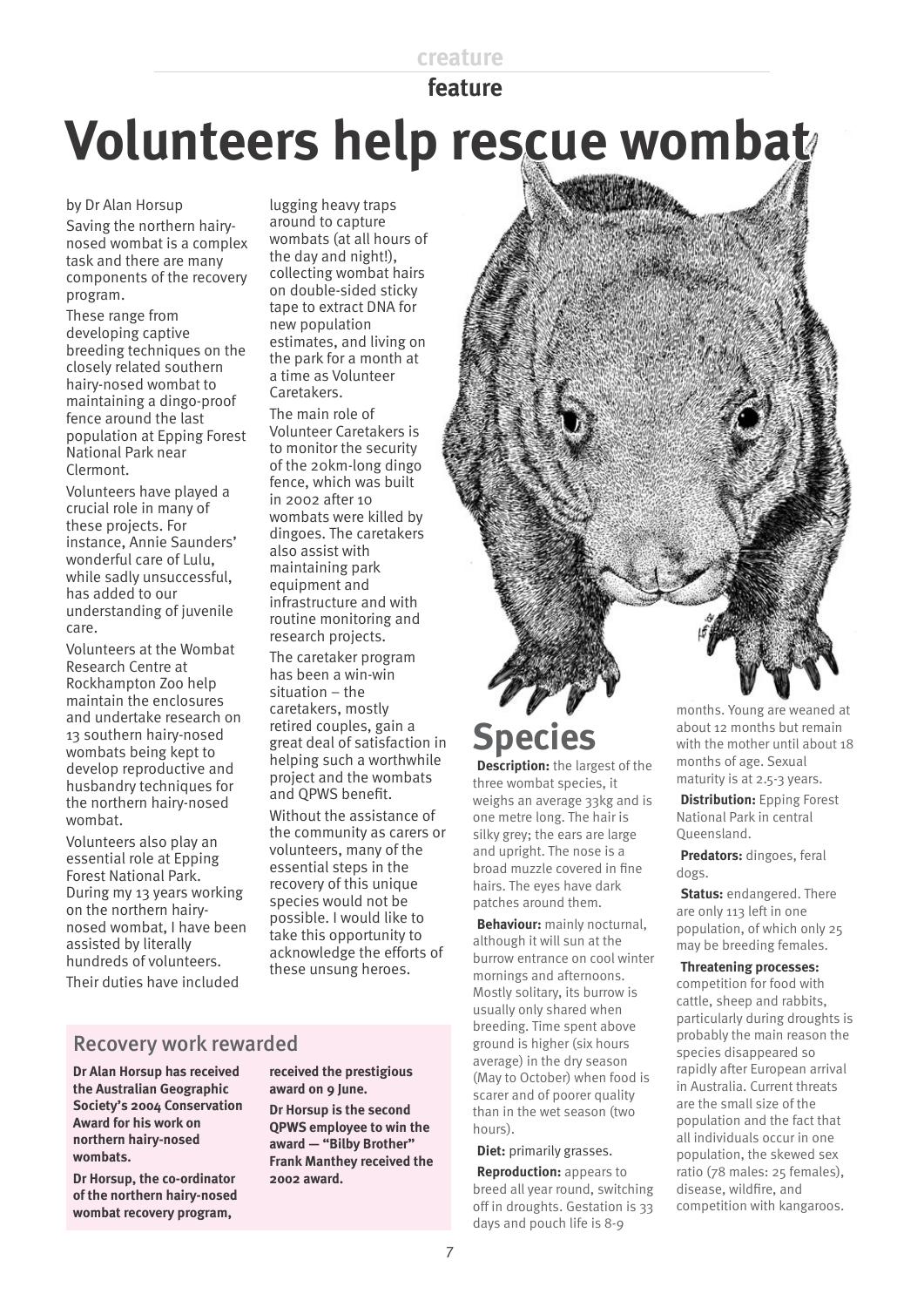### Our marsupials need help!

*Sixteen marsupial species or subspecies are already extinct and another 55 are in serous trouble.*

*NightStalk is a national spotlight survey to determine numbers and distribution of marsupials and feral pests.* 

*Information collected is provided to conservation agencies across Australia to assist with the management of our wildilfe.*

*Anyone can help. All you need to do is get a torch, download the instructions and a*  spotter's log from the Perth Zoo website *(www.perthzoo.wa.gov.au) and complete your survey on the nights between 16 August and 30 September.*

*For more information please call (08) 9474 0497 or e-mail nightstalk@perthzoo.wa.gov.au*

### *Praise for uni clinic*

Brisbane wildlife carer Penelope Hacker recently took her wallaby to the University of Queensland after hours emergency service.

My lovely 4.5kg wallaby Annie ate a small piece of the fruit of a native north Queensland poisonous plant (maybe I should re-christen her Eve...).

I found her at about 7.30pm, salivating, grinding her teeth in pain and obviously very ill.

I took her straight to UQ where the vet, Dr Lisa Bubb, put her on a drip.

Lisa didn't think Annie had much chance of survival but treated her anyway.

Next morning I rang expecting to hear the worst, but Lisa reported that she was a lot better and that I could collect her later in the morning.

 When I went to pay the bill I was told there would be no charge.

 She said the vets had monitored Annie throughout the night in the Intensive Care Unit.

The staff were professional, skilled and very kind.

## **Profile**

#### by Sharon Oakley

In 1996 my husband Mark and I purchased a pet store in Cleveland. During that time people saw us as an "animal sanctuary", giving us many and varied animals.

After two years, we decided to juggle wildlife care with our pet store life and joined Birds Injured Rehabilitated Orphaned (B.I.R.O) & Orphaned Native Animals Rear and Release (O.N.A.R.R).

These groups provided us with information, support and an opportunity to network.

The very first mammal I received through O.N.A.R.R. was a flying fox, which we named Battitude.

I was so overwhelmed by Battitude's eves and personality that I am still the contact for the QPWS for bats emergencies in Brisbane after six years.

We closed our pet store in



2000 and became full-time wildlife carers.

Over the years we have rescued, raised and rehabilitated bats, flying foxes, ringtail and brushtail possums, wallabies, a variety of birds (my favourites are lorikeets, tawnys and magpies), gliders and lizards. Recently we cared for three orphaned bandicoots, which are dream critters!

While it's sad to see animals go, I am relieved when we get our house back again and all the chairs and beds are dry! I regularly take the after hours phone calls for QPWS, which I enjoy immensely.

It's a pleasure to help the public by sharing our wildlife care knowledge. I think one of my proudest moments was the release of a juvenile brushy. He came to me feeling flat and, as usual, it was a long weekend with not a vet to be seen.

I gave him fluids on day one and some Divet with baby cereal in a syringe on day two. By day three he was sitting up and interested in the Divet mix in his bowl.

On day four he was lapping and chewing mushed fruit and baby food. On day five he bit me! By day six he was eating solid food and was ready to be released.

To think I considered euthanasing him on the first day!

My favourite rescue was a female baby flying fox that was caught about 20m up a jacaranda tree. Together with fellow carer Io Brooks (I used her as a ladder to the fork of the tree!), I tapped the branch and the baby came to me.

My favourite "pinkie" to date has to be my granddaughter Kortnie-Lee, born last November. She lives with us and her mum. Who'd have thought that being a "granny" at 44 could be so enjoyable?

And yes, she loves the wildlife!



### **Who am I?**

*Often called something Im not Although I have similar features, Large talons I have not got Yet I am one of the night's creatures.* Send your answer to Debra Hotchkis, whose contact details appear on page 2.

Good luck!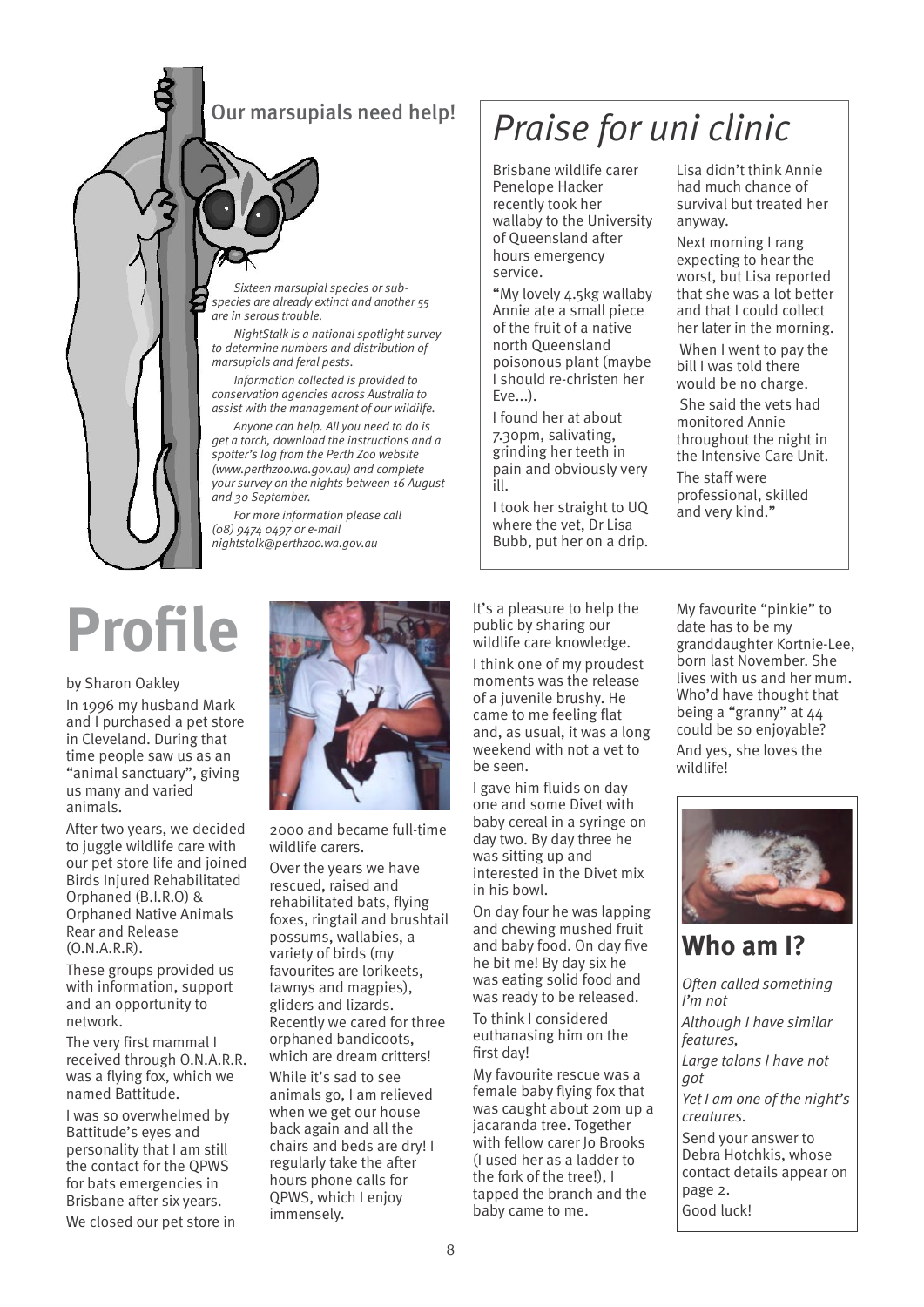## **Group is mad about bats**

### by Sylvia Hood

In June 2002 a small group of bat carers on the Sunshine Coast decided to form a wildlife care group specialising in bats.

Our group, Bat Rescue Inc, felt that general wildlife organisations did not give bats the attention they needed and the funding required to really help their plight.

Our membership ranges from the Sunshine Coast, Brisbane, Gold Coast and Toowoomba.

Some of our members are also carers for general wildlife organisations, which is fantastic as we work in very closely with the other groups. For example, we provide Wildlife Volunteer Association (Wilvos) with our contact details because we don't have a 24-hour hotline and they direct their bat enquiries to our bat vaccinated carers.

We also provide a batrescue roster from October to November.

A grant from the

Queensland Government's Gaming Community Benefit Fund really got us up and running.

We built a release facility, which is managed by Jan Davey, and we've bought equipment for up to five new carers to lend in their first year.



*Left to right: Megan Vella, Sylvia Hood, Leanne Baird (chair), Lyn Boston* 

The grant also provided us with the funds for high quality, portable display boards.

Apart from the hands-on caring, we believe the only way to beat misconceptions about bats is through education.

We have participated in more than a dozen displays at various festivals and workshops around the Sunshine Coast.

We have just recieved our second grant from the Community Benefit Fund. We have \$4656 to buy equipment and fund ABL vaccinations.

We will buy a shed to house our display materials etc and a digital camera, which will enable us to build a library of pictures for ID, education and research.

Last year we ran our first beginner's training course.

### *Paper on bloat available*

### by Deborah Turnbull

On 19 May this year a group of about 30 carers had the opportunity to listen to the views of experienced wildlife vet David Blyde on a possible cause of bloat and sudden death in handraised mammals.

Sudden death is when an animal is perfectly healthy when you go to bed at night and dead in the morning.

Clostridium perfringens is a well-known and significant disease in some domesticated livestock. Clostridium perfringens is a common bacterium that is a normal inhabitant of the gastro-intestinal tract in a number of animals, and under normal circumstances does not cause problems.

However, under certain

Our training is based on the teachings of Linda Collins.

Our aim is continue training new carers and offer advanced sessions every other year for carers who have completed their first bat season.

Our work with microbats usually involves microbat removal, which is a free service. However, we do insist the home or building owner provides an alternative roost site such as a microbat nest box. Alan and Stacey Franks from Hollowlog Homes have designed a bat box especially for bat removals. We would be lost without our bat-vaccinated vets including Drs Vicki and Brendan Barker of Nambour, Drs Mark Powell and Mark Nicolas of Noosaville, and Dr Jon Hangar from Australia Zoo Wildlife Hospital. One of

circumstances clostridium perfringens produces a severe toxin that causes disease and can have devastating effects, including bloat and sudden death.

Diagnosis may be difficult, but there is a commercially available vaccine known as Ultravac 5 in 1 that has has been used on domestic livestock for more than 15 years.

In his talk, David provided far more information than

Australia's leading bat experts, Dr Les Hall, has helped us enormously with microbat ID workshops and public talks.

In 2002-03 we rescued 20 orphans, 14 juveniles/ subadults and 47 adults. This year to date there has been 37 orphans (figures are not finalised for the other age groups). However, last year bats were coming into care very underweight, a sure sign of problems in the wild.

By collecting this type of data, we are starting to be able to predict what sort of bat season we will experience and be prepared.

Our weight analysis on the orphans is also very useful and, when combined with like data from other groups, is a very useful database. If good quality data were available from wildlife care organisations we would have some great information to share with researchers, government bodies and funding organisations about the health of our bat populations.

is possible to include here. If you are a mammal carer and you are interested in reading a more detailed paper based on David's talk and viewing a vaccination schedule, email me at d.turnbull@griffi th.edu.au with "send clostridium paper" in the subject line.

I will send the paper by return e-mail. Please do not ask me any questions  $-1$ am just the messenger, not the expert!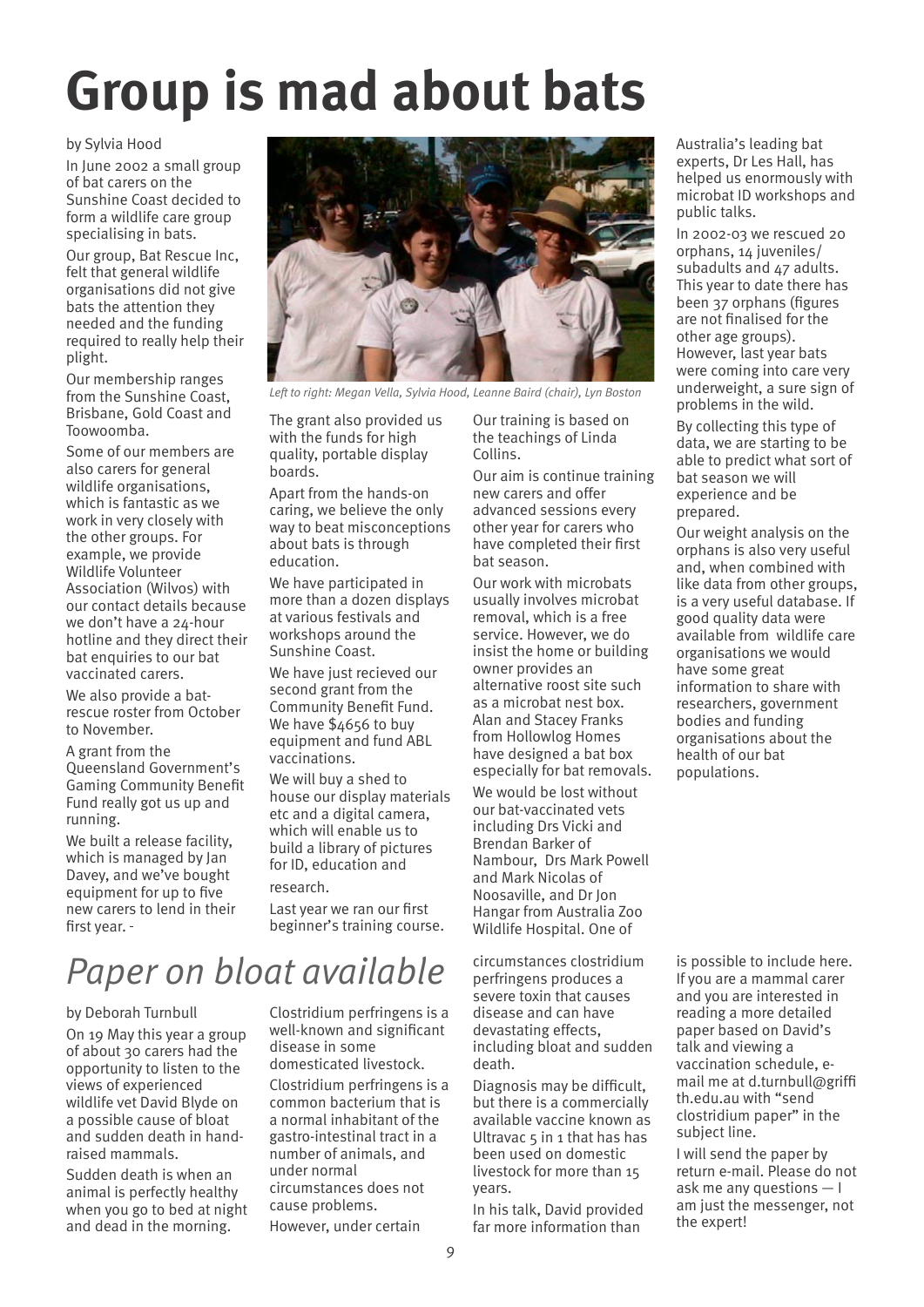*Kingston carer Trixie Benbrook (pictured) is known as the Crow Lady.* 

by Trixie Benbrook

I had promised to hold a garage sale to raise funds for wildlife. The day before the sale, someone left a beer carton (among miscellaneous sale items) on my doorstep.

Squawking drew my attention to the carton. Inside were four baby birds - I was horrified! These were not wind-up toys. I contacted the QPWS for help, but, by late afternoon, no-one had arrived. I rang again

"Hi, what's happening?" I asked.

"Sorry, I can't locate the carer. Would you please look after them until tomorrow?" the OPWS officer said.

"But the garage sale's tomorrow! I haven't got time - besides I know nothing about birds," I said.

From my description, they were identified. Crows!



The garage sale came and went but the birds didn't! By Monday, I was desperate!

The phone rang  $-$  "The carer is away and there's no-one else. Have you thought about becoming a carer?" the officer said. "Who, me?" I asked.

Nothing to it. Just feed them, house them, and release them," the officer said.

I organised my permit and bought a  $5'$  x  $4'$  aviary. Practically overnight, I was swamped with calls to help sick and injured birds. Joe Public had found me!

Time passed and I blamed myself when birds died, couldn't sleep and grew to detest the phone as it meant more birds!

The vet couldn't help me as he lacked wildlife knowledge. So much for feed, house and release them" $-$  what about all the "in between bits"? I was floundering, my confidence zero.

More time passed and my "black beauties" were growing. Their juvenile antics amused me, as did their attempts to expand their repertoire.

Bit by bit, they captured my heart... My anxiety waned and my passion grew.

The 5x4 aviary was just too small. I bought a 20' x 20' aviary. As I moved the four originals (plus 3 more, added over time) into the "palace", hubby remarked, "I hope you guys appreciate your new home!" and patted his hip pocket... They did, and so did I.

Nine years on, aviaries cover our 900sq.m block. The patio, previously used for entertaining, houses spring babies.

Ive found a great wildlife vet who's also a great teacher. The stress of those "in between bits" has

grew, gained from observation, research and other carers.

To pay the bills (aviaries, food, medication, petrol), I take photographs for greeting cards and wrote my first book *Something to Crow About*, which captures my feelings about crows in prose.

I frequently address schools, clubs and local government associations on wildlife and the environment.

Two television appearances have helped too, and a good rapport with the Logan City Council has led to some winning outcomes for the environment.

This year, I was honoured with an Australia Day award for service to the environment and wildlife.

Today I care for all kinds of birds from silver-eyes to  $kookaburras - and crows,$ of course. It began with a noisy beer carton. It was truly a rocky start. And I haven't held a garage sale since...

*To buy Trixies work, write to 11 Antares Ave Kingston Qld 4112 or phone 07 3208 3512.*

### *Warning about tick fever*

by Rose-marie Maughan My husband Bob and I are wildlife carers at Woodgate Beach, east of Childers. In April we lost a female grey from "tick fever".

During a routine inspection we removed a tick from behind her ear but did not consider it a problem.

In hindsight, perhaps we should have been more cautious as this tick was quite fat and bloated with blood.

Eightpence (pictured) soon became lethagric, began gnashing her teeth, ate little formula and was extremely reluctant to leave the pouch.

Two days after the tick was found, she was so lethargic that we carried out a detailed inspection and discovered she had pallid pink gums. This discovery promptly rang an alarm that screamed "anaemia".

We took her to our vet in Bundaberg, who took blood tests. The vet also consulted Western Plains Zoo, who told her that in NSW a blood parasite had been found that is passed on by ticks.

It is a protozoan that lives in red blood cells.

On hearing the blood test results (PCV  $-$  10, Protein 30gldl), the zoo

recommended a plasma transfusion, but warned there was a slim chance of survival.

Because of the prognosis and the fact that we did not wish to subject on of our other roos to the trauma of supplying blood, we returned home and gave Eightpence some Panacur.

We also rang Australia Zoo to see if they could possibly provide a solution.

Australia Zoo informed us that they had recently euthanased an animal with similar symptoms.

They also told us that if this "tick fever" was found in time, the animal could be treated with Imizol, which is normally used on cattle.



This treatment is provided by a vet.

We are passing this on so that all carers are aware of this potential tick fever problem.

Learning from our experience, we have now examining the gums of all of our animals on a very regular basis.

*Rosie-marie and Bob have been ill with Q Fever. We wish them a speedy recovery. For information on Q Fever, see our January 2003 edition*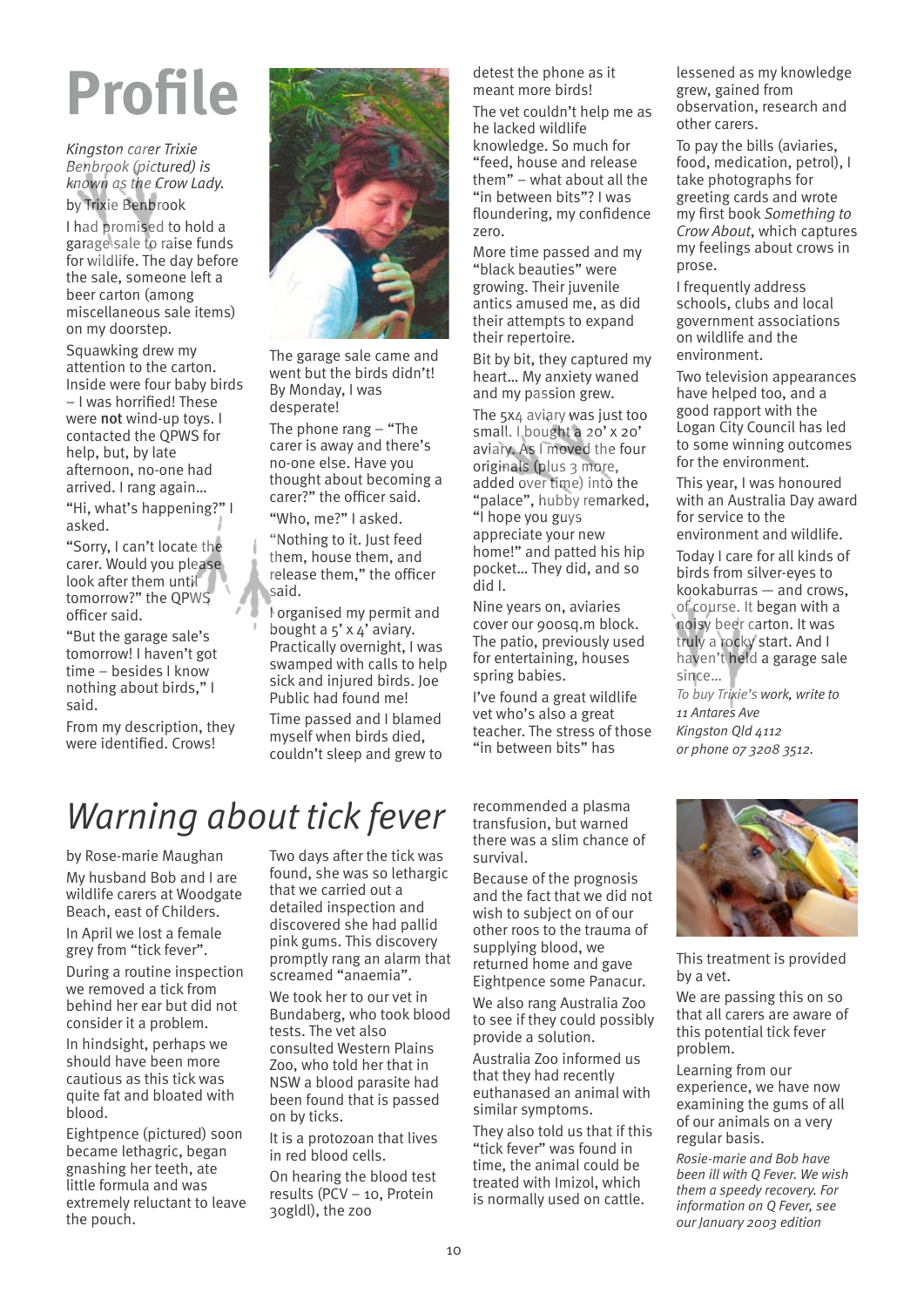### **Rosie's wrap**

by Rosie Booth

Many people are unaware that the disease-causing organism salmonella can be transmitted from reptiles and amphibians to people, particularly to children under five years of age.

In the United States, with their larger population density, reptile-associated salmonella is seen as a serious public health issue and there is excellent information on this disease available on the website of the CDC (Centre for Disease Control) www.cdc.gov.

Salmonella infection can cause a severe and potentially fatal gastroenteritis, especially in very young or very old people. Reptiles are commonly colonised with

salmonella and shed the organism intermittently in their faeces. Attempts to treat

reptiles with antibiotics to eliminate salmonella carriage have been unsuccessful.

Salmonella survives well in the environment and can be isolated for prolonged periods from surfaces contaminated by reptile faeces. For this reason, even minimal indirect contact with reptiles can result in illness.

Many kinds of animals can pass salmonellosis to people. Usually, people get salmonellosis by eating contaminated food, such as chicken or eggs. Reptiles (lizards, snakes, and turtles), baby chicks and ducklings are especially likely to pass salmonellosis to people. Dogs, cats, birds (including pet birds),



horses, and farm animals can also pass salmonella in their faeces.

Some people are more likely than others to get salmonellosis. People who are more likely to get salmonellosis include infants, children younger than five, organ transplant patients, people with HIV/ AIDS, and people receiving treatment for cancer.

There are also a range of other diseases that can be transmitted from pets to their owners. A list of diseases and their links can be found at www.cdc.gov/healthypets/ browse\_by\_diseases.htm.

### safety tips

 Keep reptiles and amphibians out of households that include children under five years of age or someone who is immuno compromised.

 Wash your hands thoroughly with soap and water after handling reptiles and amphibians or their cages.

 Do not wash reptiles or amphibians or their dishes, cages or aquariums in the kitchen sink. Clean the bathtub with disinfectant if you use that instead.

### **QWRC contacts**

**Dr Annabelle Olsson BVSc., MSc.** Ph: 4053 3977 (w), 0418 756 094 **Eleanor Pollock** Ph: 4779 7708 **Annie Saunders (Chair)** Ph: 4934 1127, 0427 031 877 **Pat Hendrickson**  Ph: 4943 0869 **Mike Holmes** Ph: 5426 4389, 0427 066 933 **Len Beikoff** Ph: 3351 5461 **Gail Gipp (Vice-chair)** Ph: 5436 2097 (w), 0400 436 139 **Vicky Dawson** Ph: 3200 0592, 0419 675 437 **Greg McDougall**  Ph: 4936 0349, 0407 742 392 **Janet Gamble** Ph: 3426 9910 (w), 0412 364 425 **Julie Firkins**

Ph: 3822 4143, 0400 850 588 **Debra Hotchkis** 

Ph: 5520 9643

## **Profile**

by Julie "Chook" Larson I joined the EPA in 1999 as a Trainer/Youth Worker with the Youth Conservation Corps, later moving to the Conservation Employment Initiatives (CEI) unit.

Having extensive experience as a youth worker and a passion for the environment this was an exciting new chapter in my career path.

I thoroughly enjoyed working in the field and was fortunate enough to be welcomed into many park management units form Carnarvon Gorge to Fraser Island.

The highlight of my experience was my on-site involvement in project work at Palm Grove National Park, Tamborine Mountain. I must say a special thanks to my co-worker John Grayson who supported



my learning and skill development.

I was appointed Senior Ranger (Wildlife) at Daisy Hill Koala Centre in August 2003.

The centre is a wellestablished educational facility with a focus on koala conservation.

Rangers run quality holiday programs and many visitors come to the centre.

Being new to the wildlife team I have experienced a huge learning curve in dealing with sick, injured and orphaned wildlife.

My on-the-ground experience with the rescue service at Daisy Hill has given me a greater appreciation for the work done by dedicated carers and volunteers.

To gain a greater understanding of wildlife, I raised two brushtail possums, a few ringtail possums and a red-necked wallaby. Needless to say my home life had a dramatic change!

I have met with various carers, wildlife groups and volunteers who have demonstrated a wealth of knowledge and experience in wildlife rescue and rehabilitation.

It is evident that these dedicated people have many ideas to improve service delivery and I believe that the establishment of QWRC will foster positive involvement.

I encourage carers to participate in any QWRC initiatives to promote their ideas.